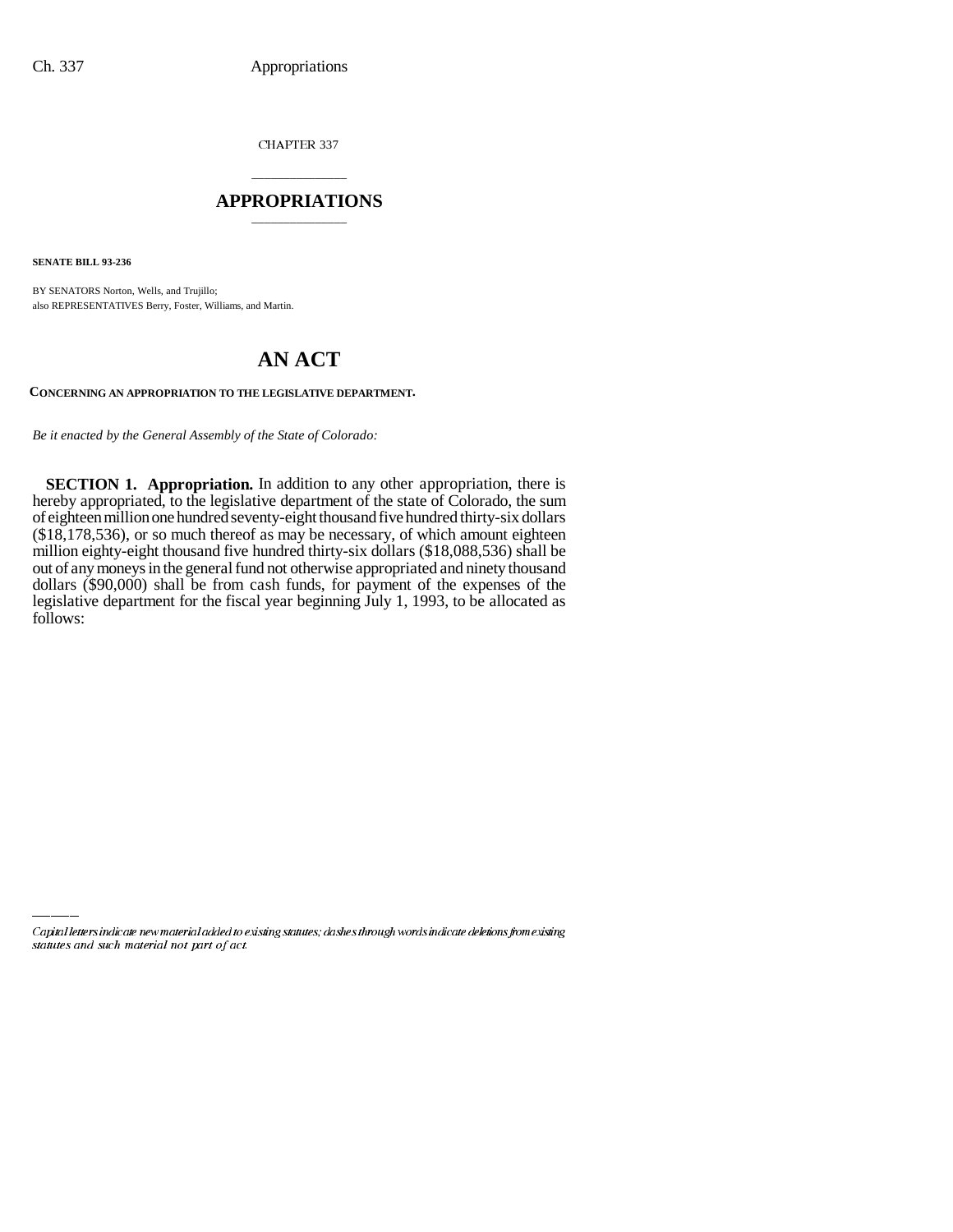| Appropriations                                             | Ch. 337                   |
|------------------------------------------------------------|---------------------------|
| House of representatives and senate                        | $$6,242,867$ $^{1/2}$     |
| House of representatives and senate<br>out-of-state travel | 86,854                    |
| House of representatives and senate<br>in-state travel     | 1,118,048                 |
| State auditor                                              | 4,541,670                 |
| State auditor out-of-state travel                          | 7,125                     |
| State auditor in-state travel                              | 71,250                    |
| Joint budget committee                                     | 699,397                   |
| Joint budget committee out-of-state<br>travel              | 1,900                     |
| Joint budget committee in-state travel                     | 9,500                     |
| Legislative council                                        | 2,483,994                 |
| Legislative council out-of-state<br>travel                 | 8,550                     |
| Legislative council in-state travel                        | 41,738                    |
| Committee on legal services                                | $2,855,199^{\frac{2}{5}}$ |
| Committee on legal services<br>out-of-state travel         | 9,019                     |
| Committee on legal services<br>in-state travel             | 1,425                     |
| Total legislative department                               | $$18,178,536 \frac{3}{2}$ |

 $1/2$  Of this amount, \$90,000 is appropriated out of cash funds generated by the joint

- bill room, and \$6,152,867 is appropriated out of the general fund.<br><sup>2/</sup> It is anticipated that during the fiscal year 1993-94 the tax levy on civil actions provided for in section 2-5-119, Colorado Revised Statutes, will return approximately \$230,000 to the general fund to offset expenses of the revision of statutes by the office of legislative legal services.<br><sup>3/</sup> Within a group of appropriations for each agency, funds may be transferred
- between an appropriation for travel expenses and an appropriation which may be used for operating expenses.

**SECTION 2. Appropriation.** In addition to any other appropriation, there is hereby appropriated, out of any moneys in the public buildings trust fund established